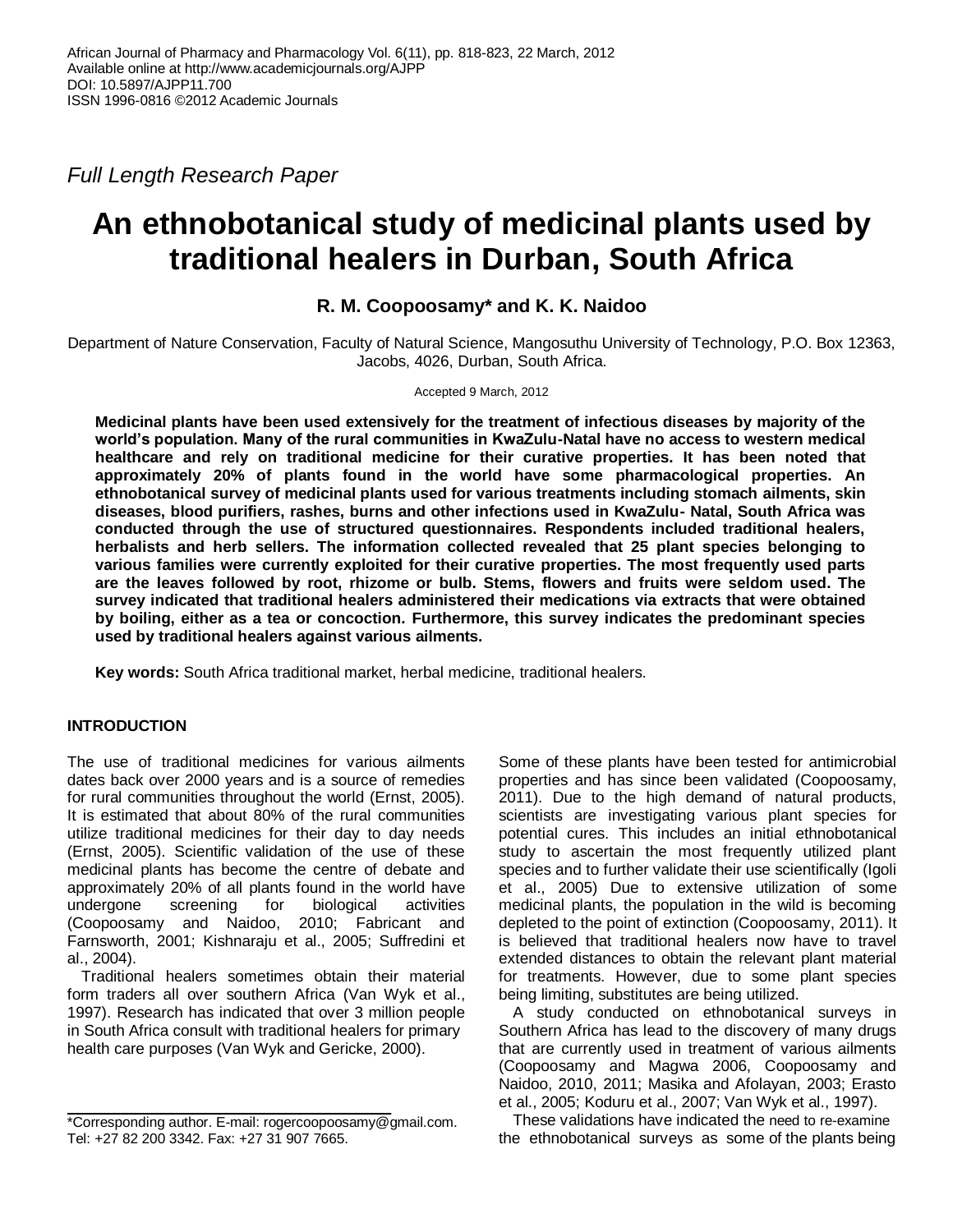

**Figure 1.** Map of the Kwazulu-Natal province showing the study areas (Black arrows).

used are close to extinction.

#### **METHODOLOGY**

#### **Study area**

The traditional markets were GPS'ed (-29.963 latitude and 30.884 longitude) for Umlazi market and (-29.979 latitude and 30.889 longitude) for Durban market (Figure 1).

#### **Informed consent**

Prior to the study, signed consent forms from each interviewee were obtained. These individuals constituted traditional healers, patients as well as other traders (herbalists).

#### **Sampling and interview of healers**

Due to the low education level or lack of understanding of the English language of most individuals, the structured questionnaires were discussed on an individual basis and explained by an interpreter. The results were then transcribed by the interpreter as many could not write. A total of 80 individuals were interviewed, comprising 40 traditional healers/herbalists and 40 candidate patients. As there are predominantly two markets in the greater Durban region, the interviewees were divided equally between these two markets.

#### **Identification of plants**

Many of the traditional healers/herbalists provided the local names of the plants being used. Scientific names were validated on our return to the laboratory. Where possible, voucher specimens were obtained and stored at the Medicinal Research Laboratory at Mangosuthu University of Technology.

## **RESULTS**

The total number of respondents to the questionnaires was 80, of which 28.75% were between the ages of 25 and 35 years practicing between 7 and 15 years, 47.50% were between 35 and 45 years practicing between 15 and 24 years and 23.75% were 45 years and older practicing between 19 and 34 years.

## **DISCUSSION**

The results obtained from the survey (Tables 1 to 4) indicate that 22 families are sought for medicinal curative properties in KwaZulu-Natal. A total of 25 species are currently being sold at the local markets. Some of these species are on the endangered list and traditional healers or collectors need to be educated on how to sustain any available wild populations (examples: *Siphonochilus aethiopicus, Warburgia salutaris* and *Haworthia limifolia)*. Education may include sustainable harvesting from the wild, propagation at home gardens and possible reimplementation of some wild populations with protected areas. All traditional healers have indicated that the plant species where obtained in various provinces of Southern Africa, but most alluded to obtaining the plants from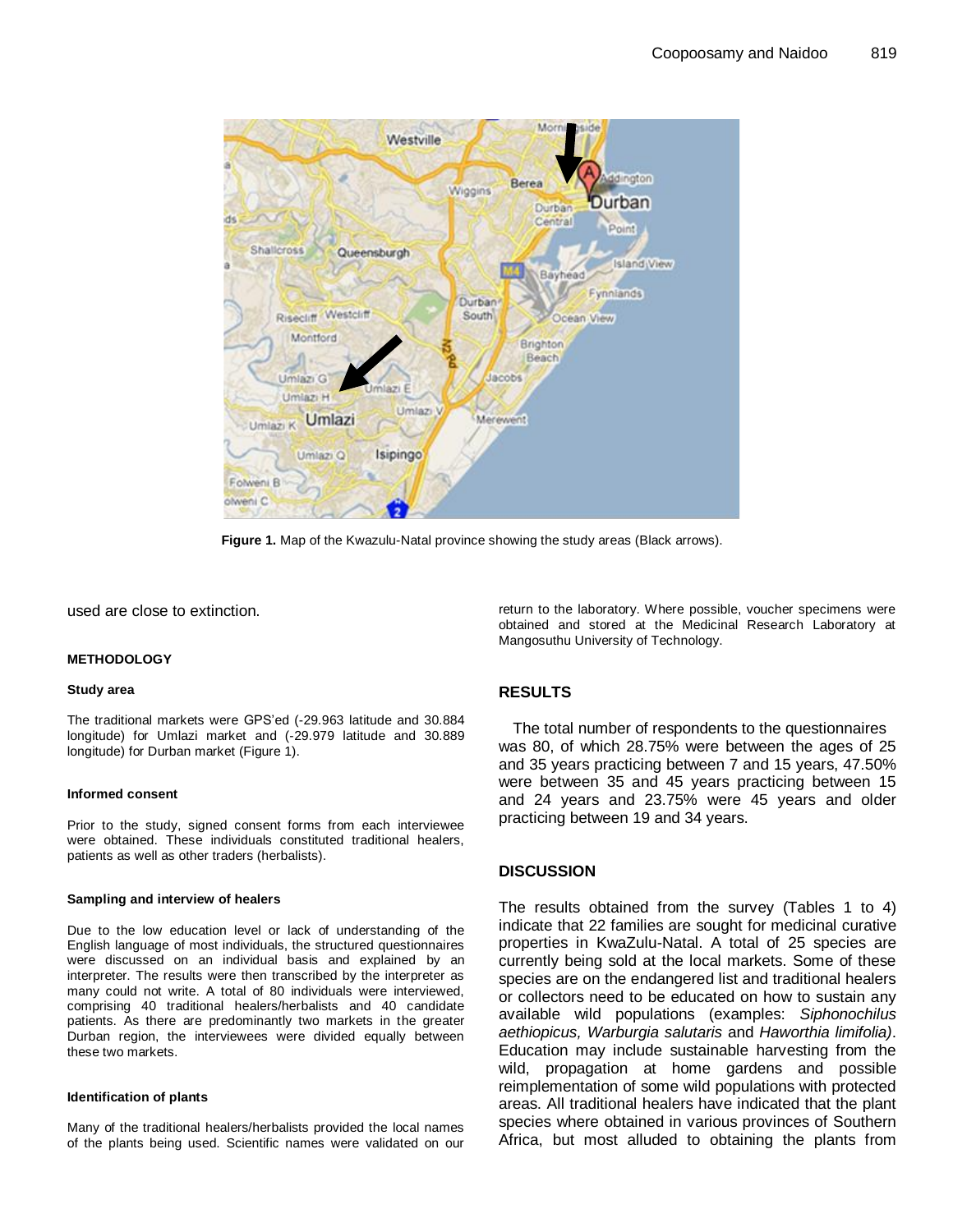| Table 1. Age groups and number of years of practice of respondents. |  |  |
|---------------------------------------------------------------------|--|--|
|---------------------------------------------------------------------|--|--|

| Age category<br>(vears) | Number of<br>respondents | Percentage of total respondents<br>(%) | Number of years of practice<br>(years) |
|-------------------------|--------------------------|----------------------------------------|----------------------------------------|
| $25 - 35$               | 23                       | 28.75                                  | 7-15                                   |
| $35 - 45$               | 38                       | 47.50                                  | $15 - 24$                              |
| 45 above                | 19                       | 23.75                                  | 19-34                                  |

**Table 2.** Medicinal herbs being sold at local markets (Umlazi and Durban).

| Family        | <b>Scientific</b><br>name    | Zulu name              | Common<br>name                           | <b>Treatment</b>                                                                                                                                                                                                                                                                           |
|---------------|------------------------------|------------------------|------------------------------------------|--------------------------------------------------------------------------------------------------------------------------------------------------------------------------------------------------------------------------------------------------------------------------------------------|
| Asphodelaceae | Haworthia<br>limifolia       | Umathithibala          | File leaf<br>Haworthia                   | Blood purifiers and cures against coughs, skin rashes, sun<br>burns, burns, etc.                                                                                                                                                                                                           |
| Asphodelaceae | <b>Bulbine</b><br>frutescens | Ibhucu $/$<br>intelezi | Snake flower                             | Treatment for acne, burns, blisters, cold sores (even on penis<br>and vagina), cracked lips, cracked fingers, nails and heels,<br>insect bites, itchy places, fever blisters, mouth ulcers, sunburn,<br>rashes and ringworm,                                                               |
| Aloaceae      | Aloe ferox                   | iNhlaba                | <b>Bitter</b> aloe                       | Sores, wounds, acne, burns, blisters, cold sores, cracked lips,<br>insect bites, itchy places, fever blisters, mouth ulcers, sunburn,<br>rashes, blood purifiers, immune boosters, against secondary<br>infections of HIV, constipation, applied on nipples for females<br>who breast fed. |
| Asteraceae    | Artemisia<br>afra            | Mhlonyane              | Wild<br>wormwood<br>/African<br>wormwood | Infusion: coughs, colds, fever, loss of appetite, colic,<br>headache, earache, intestinal worms.                                                                                                                                                                                           |
| Fabaceae      | Schotia<br>brachypetala      | iHlunze<br>umGxamu     | Weeping boer<br>Bean                     | Bark extract for heartburn, pimples and diarrhea.                                                                                                                                                                                                                                          |
| Verbenaceae   | Lippia<br>javanica           | umSwazi                | Fever tea/<br>lemon bush                 | Infusion: coughs, colds, bronchial, skin disorders, such as heat<br>rash and other rashes, as well as scratches, stings and bites.                                                                                                                                                         |
| Aloaceae      | Gasteria<br>croucheri        | Impundu                | Natal Gasteria                           | Spiritual belief of lightning not to strike the house.                                                                                                                                                                                                                                     |
| Aloaceae      | Aloe aristata                | Umathithibala          | Long awned<br>aloe                       | blood purifiers and cures, skin rashes, sun burns, burns and<br>wounds.                                                                                                                                                                                                                    |

KwaZulu-Natal and Limpopo provinces.

Based on the survey, there seem to be four predominant treatments sought by patients, wound healing, sexual enhancers and sexual diseases, blood purifiers and oral and digestive tract diseases. Wound healing included sunburns, rashes, sores, etc. In the sexual health category, the main concern was libido functioning, prolonged erections and ejaculations, whereas the sexual diseases ranged from penal and vaginal sores, STDs and HIV. Blood purifiers included immune boosters and oral diseases included mouth ulcers whilst digestive tract

diseases include diarrhea.

Different methods of herbal preparation (Figure 2 to 5) were also mentioned during the interview process. Boiling plant material to form a concoction or decoction were the most commonly used method of preparation. Grinding plant material into fine powder and making a paste was often used in the treatment of skin infection or superficial burns or superficial sexual infection. Heating the crushed products of leaves, before application, was sometimes used for pains and aches. Oral infusions are used in the case for improved sexual prowess. Application of the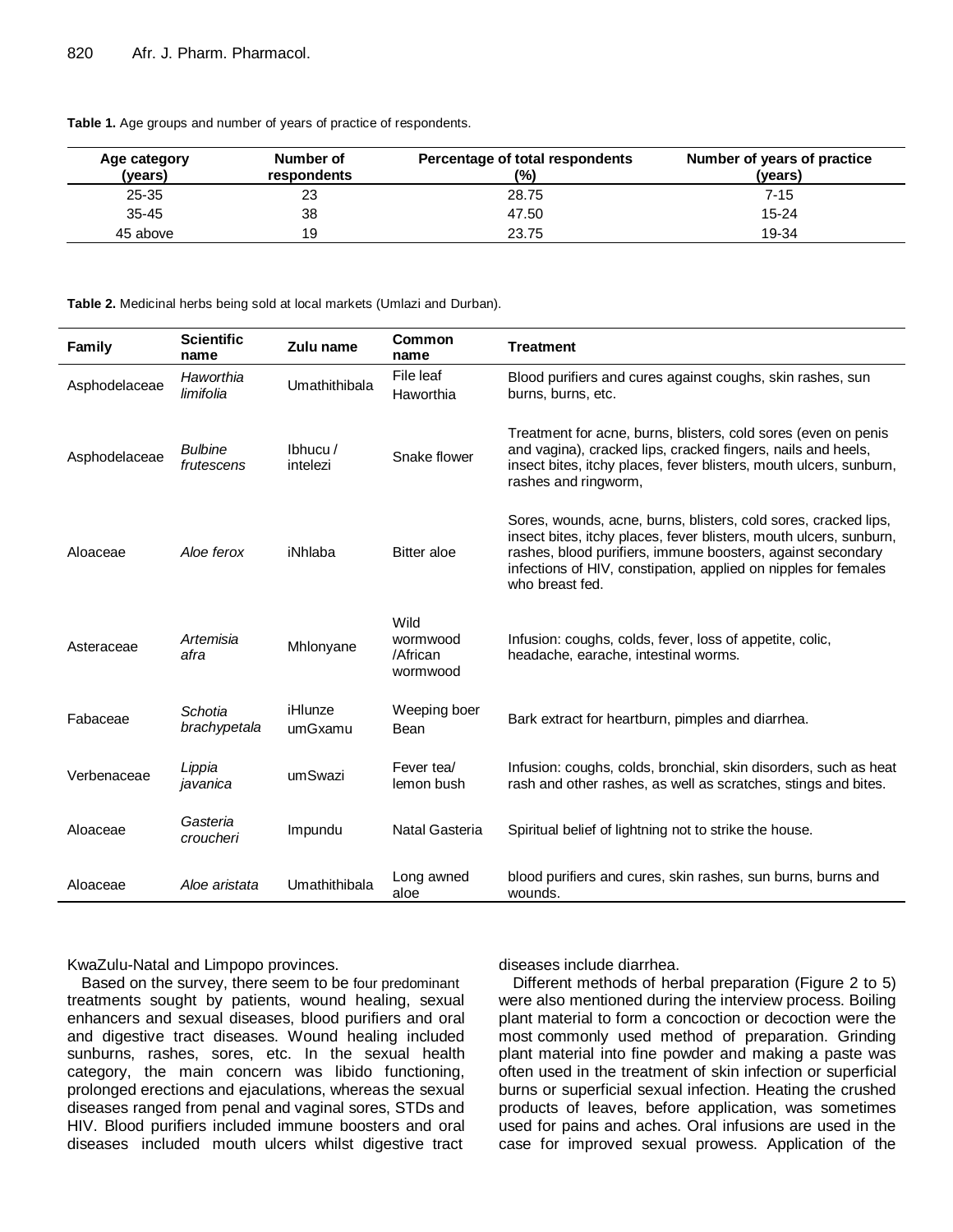**Table 3.** Medicinal trees sold at local markets (Umlazi and Durban).

| Family         | <b>Scientific</b><br>name   | Zulu name                                      | Common<br>name             | <b>Treatment</b>                                                                                                                                                                                                                                               |
|----------------|-----------------------------|------------------------------------------------|----------------------------|----------------------------------------------------------------------------------------------------------------------------------------------------------------------------------------------------------------------------------------------------------------|
| Myrtaceae      | Psidium<br>guajava          | Gwabisi                                        | Guava                      | Leaves crushed and applied to wound.                                                                                                                                                                                                                           |
| Anacardiaceae  | Harpephyllum<br>caffrum     | umGwenye                                       | Wild plum                  | Extracts used for acne and eczema.                                                                                                                                                                                                                             |
| Fabaceae       | Schotia<br>brachypetala     | iHlunze umGxamu                                | Weeping boer-<br>bean      | Bark extract for heartburn, pimples and diarrhea.                                                                                                                                                                                                              |
| Rutaceae       | Vepris<br>lanceolata        | <b>UmOzane</b>                                 | White<br>ironwood          | Root powder for influenza, colic and fruit for gonorrhea.                                                                                                                                                                                                      |
| Ulmaceae       | Trema<br>orientalis         | umSekeseke,<br>umBhangabhanga,<br>umBengebenge | Pigeon wood                | Infusion: coughs, sores, wounds, toothache, venereal<br>diseases.                                                                                                                                                                                              |
| Icacinaceae    | Apodytes<br>dimidata        | umDakane                                       | White pear                 | Infusion: enema for intestinal parasites.                                                                                                                                                                                                                      |
| Pittosporaceae | Pittosporum<br>viridifolium | Umfusamvu                                      | Cheesewood                 | The bark is said to possess medicinal properties,<br>among other things for the treatment of stomach<br>disorders.                                                                                                                                             |
| Laureaceae     | Ocotea bullata              | umNukani                                       | <b>Black</b><br>stinkwood  | The bark: for headache, urinary diseases and as an<br>emetic for emotional and nervous disorders. The bark<br>can also be drunk as tea or applied as steam to treat<br>pimples. It is also thought to improve sexual stamina in<br>males (prolonged erection). |
| Canellaceae    | Warburgia<br>salutaris      | Isibhaha                                       | Pepper bark                | Widely used for common colds, snuff used to clear the<br>sinuses, orally to cure spots in the lungs. Both stems<br>and root bark for malaria. Powdered and mixed with<br>water, they are believed to cure sores in the mouth.                                  |
| Rosaceae       | Prunus<br>africana          | Inyazangoma,<br>Elimnyama                      | Iron wood/<br>African plum | Bark for treatment of chest pains. Bark extracts used<br>for the treatment of benign prostate hypertrophy.                                                                                                                                                     |

**Table 4.** Medicinal bulbs being sold at local markets (Umlazi and Durban).

| Family        | <b>Scientific</b><br>name           | Zulu name                                  | <b>Common</b><br>name | Treatment                                                                                                                                                                                                                                                      |
|---------------|-------------------------------------|--------------------------------------------|-----------------------|----------------------------------------------------------------------------------------------------------------------------------------------------------------------------------------------------------------------------------------------------------------|
| Zingiberaceae | <b>Siphonochilus</b><br>aethiopicus | Indungulo,<br>isiphephetho                 | Wild ginger           | Rhizomes and roots are chewed fresh to treat asthma,<br>hysteria, colds, coughs and flu.                                                                                                                                                                       |
| Asparagaceae  | Eucomis<br>autumnalis               | Umatunga,<br>Umakhandakantsele,<br>ukhokho | Pineapple<br>flower   | to treat respiratory and urinary<br>problems,<br>Used<br>flatulence and colic. Used as an enema, it serves to<br>biliousness or<br>improve sexual<br>relieve<br>prowess<br>(prolonged erection). Also drunk to clean the blood<br>assist in HIV/AIDS patients. |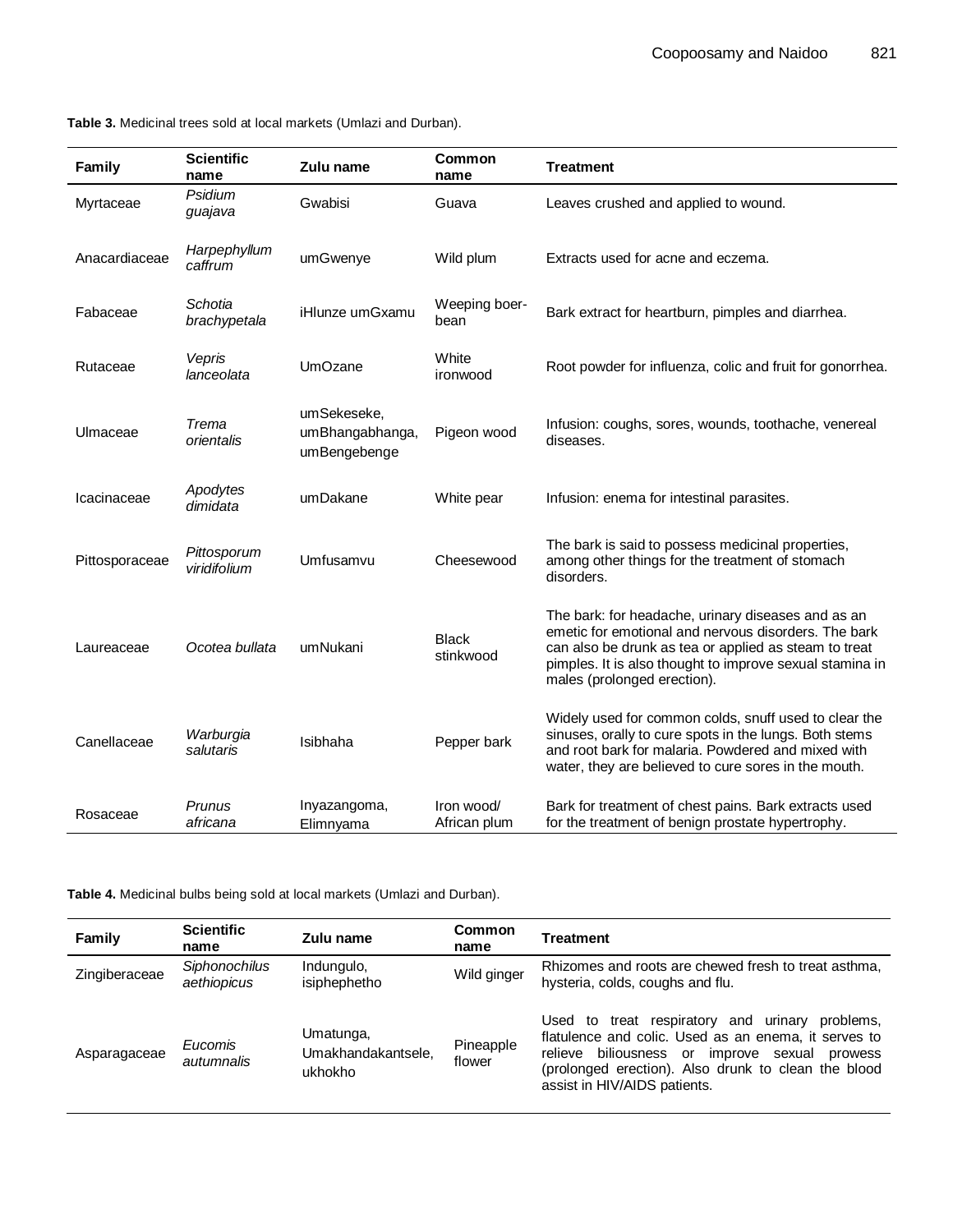## **Table 4**. Contd.

| Liliaceae      | Scilla<br>natalensis | Inguduza                | Wild aguill                        | Medicine for female infertility and male impotency. Also used in<br>the treatment of skin conditions, ash from the burnt plant has<br>been used on open sores.             |
|----------------|----------------------|-------------------------|------------------------------------|----------------------------------------------------------------------------------------------------------------------------------------------------------------------------|
| Hypoxidaceae   | Hypoxis              | Inkomfe,<br>ilabatheka  | African potato                     | Corms of <i>Hypoxis</i> are being used to alleviate many immune<br>related ailments such as the common cold, flu, arthritis,<br>tumours, cancer and HIV/AIDS.              |
| Stangeriaceae  | Stangeria<br>eriopus | Imfingo                 | Natal cycad                        | Root used as a purgative and to treat headaches.                                                                                                                           |
| Amaryllidaceae | Boophane<br>disticha | Incwadi                 | Poison<br>bulb.<br>sore-eye flower | Traditional healers use it to treat pain and wounds. Outer<br>covering of the bulb is applied to boils and abscesses. Fresh<br>leaves are used to stop bleeding of wounds. |
| Hyacinthaceae  | Bowiea<br>volubilis  | Ugibisisila,<br>Iquleni | Climbing onion                     | Treat various skin diseases, sore eyes, bladder problems,<br>barrenness, to facilitate delivery, and to procure abortions.                                                 |



**Figure 2.** Natural method of drying fresh material for sale at traditional herbal markets.



**Figure 4.** Traditional herbs crushed and stored for future sale or administration to potential patients.



**Figure 3.** Products being sold at local traditional herbal markets.



**Figure 5.** Decoctions extracted from traditional medicinal plants for use in treatment of superficial sores and wounds.

herbal remedies varied from drinking the boiled plant